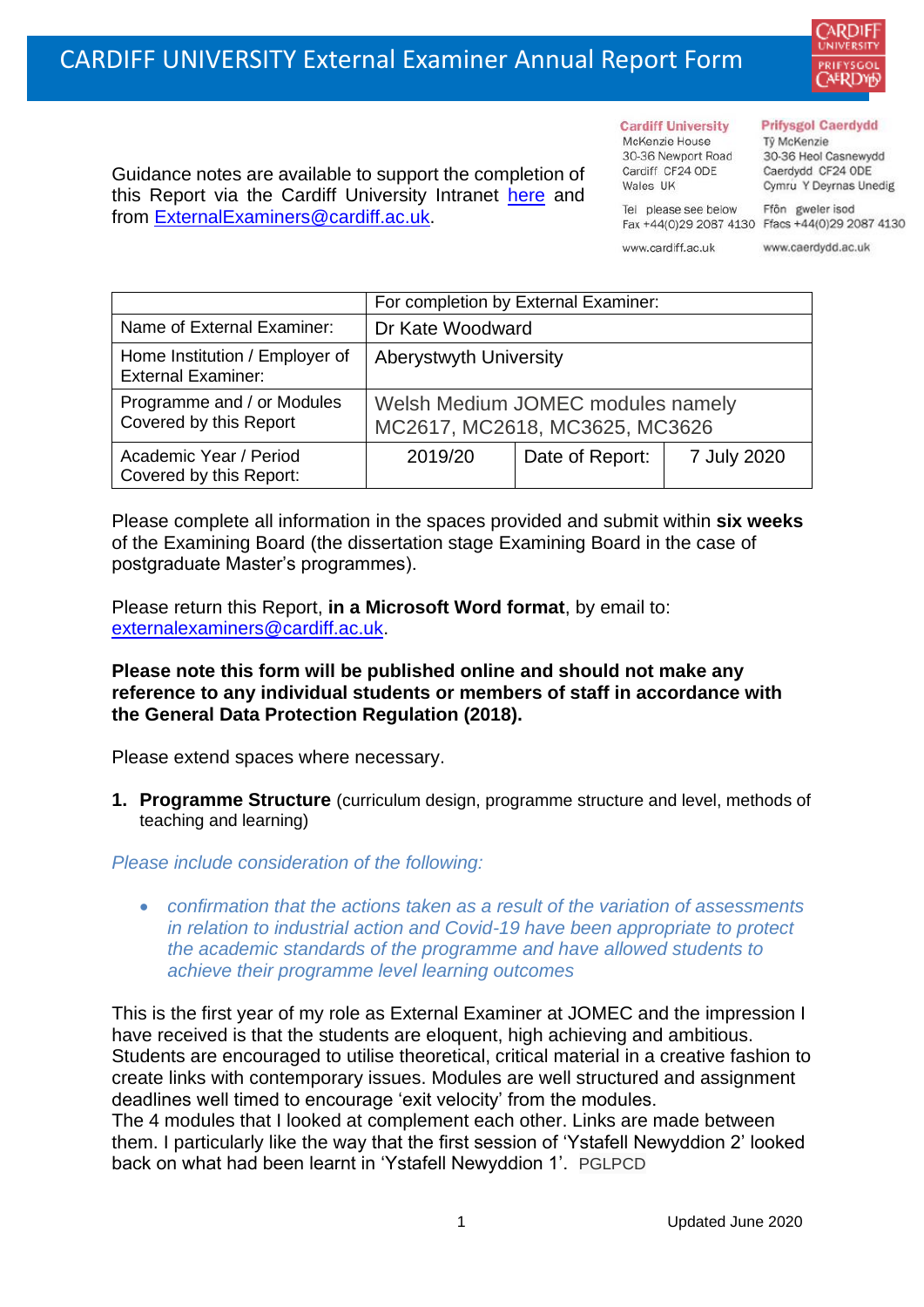Module handbooks offer clear and concise guidelines to students. It is clear that staff create a dynamic and energised learning experience for students, for example though quizzes embedded in teaching sessions. The strong industry links are of immense value and help students to make connections between the theory and practice. This is clearly evidenced in their assignments. Learning materials were highly responsive, for example linking 'Cyfathrebu mewn argyfwng' (Communication during a crisis) to the current pandemic.

I am content that the actions taken in response to Covid-19 and the industrial action are wholly appropriate and have allowed students to achieve their programme level learning outcomes.

**2. Academic Standards** (comparability with other UK HEIs, achievement of students, any PSRB requirements)

### *Please include consideration of the following:*

- *module marks are an accurate reflection of the standards they achieved, and the award classification reflects their academic attainment on their degree programme.*
- *if scaling has been recommended by the pre-Examining Board, there is appropriate justification for the recommendation based on the scaling guidance and the proposed scaling methodology to be applied to the marks is appropriate*
- *the application of the Safety Net Policy to ensure that students' award classification reflects their academic attainment on the degree programme, and that the degree classification is not affected by any potential dip in their academic performance in assessments undertaken during a period of disruption.*
- *Highlighting where the Safety Net Policy could not be applied/or only in part due to specific PSRB requirements and the outcomes of the discussion and decisions made.*
- *the academic standards of degrees meet the requirements of the relevant national qualifications' framework.*
- *the degrees awarded by the University are valid and reliable and are of an equivalent standard to degrees awarded in previous years.*
- *confirmation that the degree outcomes of each programme under consideration are in line with the sector and meet any professional, statutory, regulatory body requirements.*
- *where issues have been identified, the main Examining Board have been clear in their deliberations and actions to safeguard the academic standards.*

The academic standards are comparable with other UK HEIs, and the students are eloquent, high achieving, ambitious and driven. Scaling had not been recommended by the pre-Examining Board. The application of the Safety Net policy was consistent to ensure that there was no dip in academic performance. In the Examining Board itself, attention was drawn to the policy and its implementation. At times rules and regulations of Examination Boards seem unduly complex, but I was content that the regulations were considerate and consistently applied.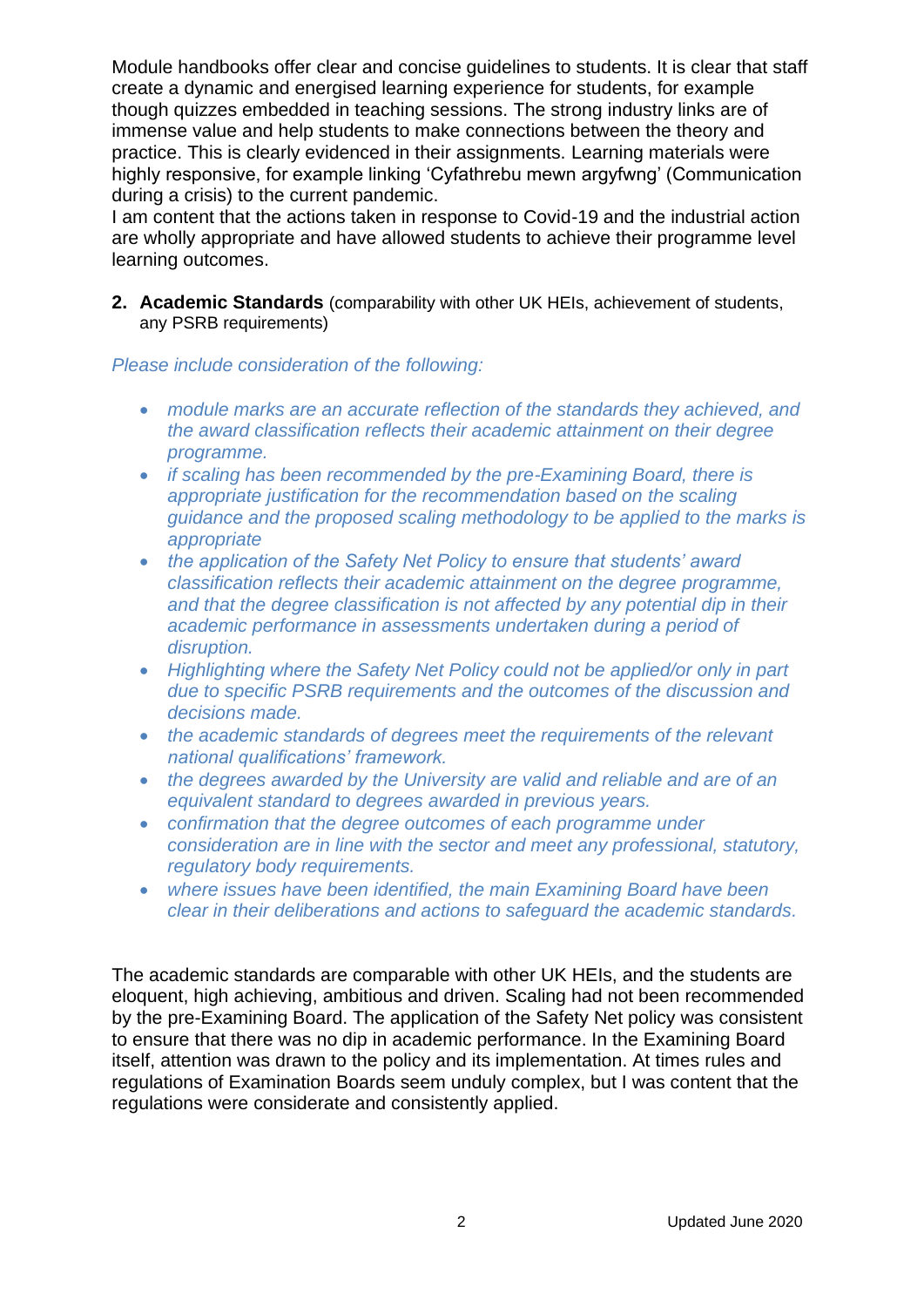**3. The Assessment Process** (enabling achievement of aims and learning outcomes; stretch of assessment; comparability of standards between modules of the same level)

*Please include consideration of the following:* 

- *assessment variations used are appropriate, and where possible continue to test the module learning outcomes*
- *students continued to be provided with the opportunity to demonstrate achievement of the programme learning outcomes as a result of the variations*
- *assessments continued to be conducted with care and due diligence to ensure that students were not academically disadvantaged as a result of the variations.*

Assessment variations were minimal (online presentation replacing face to face presentation) with students provided with optimal opportunity to demonstrate achievement of the learning outcomes.

Assessment is appropriately designed and applied consistently. Tasks often speak to hot contemporary topics. There is an impressive range of assessments - articles, research projects, test bulletins, essays, press releases, presentations, e-portfolios and beyond - which enables students to develop a rich skillset throughout their studies. The assessments enable students to clearly demonstrate how the aims and learning outcomes have been achieved.

Student achievement is measured rigorously and fairly against the learning outcomes of the programme. Assessments of modules of the same level are of comparable standard. The moderation process is robust and discussions around marks are clearly evidenced on paper. Feedback is fair, detailed, constructive, consistent and gives suggestions for improvement, even at the highest level.

Occasionally the assessment criteria seems overly long, with up to 9 individual criteria, and I wonder if there would be value in rationalisation. I'd suggest at times that feedback might be linked more explicitly to the criteria, and a rationalised list of criteria could facilitate this.

The variation in student language skill is dealt with constructively and sensitively, ensuring what can be a difficult balance of critique and support.

4. **Examination of Master's Dissertations (if applicable)** (sample of dissertations received, appropriateness of marking schemes, standard of internal marking, classification of awards)

*Where possible please complete this section following the dissertation examining board determining the final award*.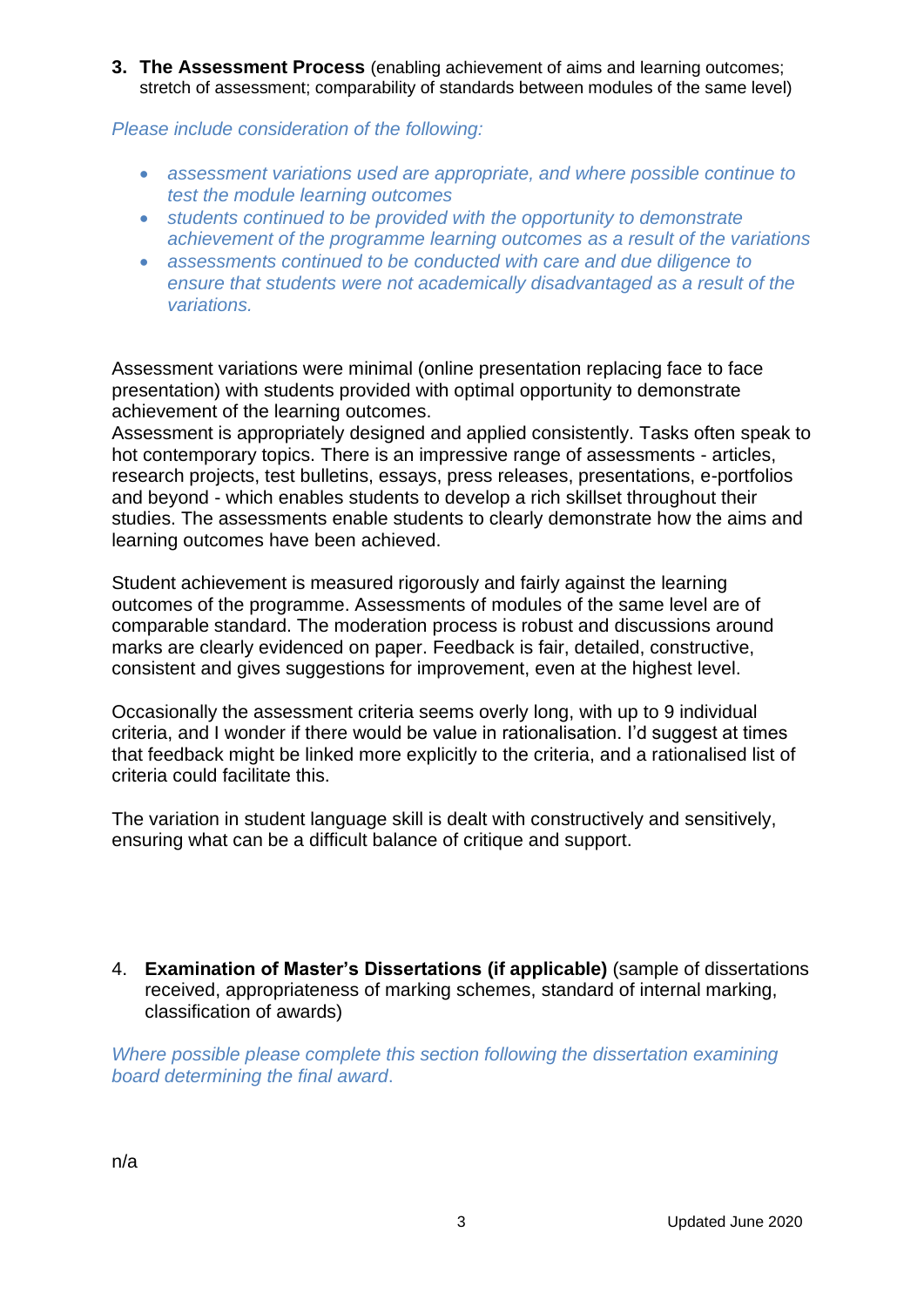### **5. Year-on-Year Comments**

[Previous External Examiner Reports are available from the Cardiff University Website [here.](https://www.cardiff.ac.uk/public-information/quality-and-standards/external-examiner-reports)]

*Please note that due to the unprecedented nature of the Covid-19 pandemic, Schools may have had limited time to enact changes*.

I have read Dr Price's report and the Institutional response and I am content. Although I echo Dr Price's point regarding the rationalisation of assessment criteria.

**6. Preparation for the role of External Examiner (for new External Examiners only)** (appropriateness of briefing provided by the programme team and supporting information, visits to School, ability to meet with students, arrangements for accessing work to review)

The process has been exemplary. I'm grateful to both academic and administrative staff for their help with orientating myself within your academic and administrative structures. I have not been able to meet with the team due to the COVID-19 pandemic, but communication has been excellent, any questions I have had have been answered clearly, comprehensively and in a timely fashion. The administrative process has also been excellent, I have received everything I needed to carry out the role effectively.

**7. Noteworthy Practice and Enhancement** (good and innovative practice in learning, teaching and assessment; opportunities for enhancement of learning opportunities)

*Due to the need to for continued adaptations during the continuing COVID-19 pandemic, we would be grateful if you could please include consideration of the following:* 

• *advice and quidance on where adaptations can be made to support a blend of high-quality on-campus and online learning for 2020/21 to support Schools with curriculum developments to address ongoing requirements to socially distance due to Covid-19.*

I've been observing JOMEC's Welsh language provision from afar for many years, and what has been achieved in a relatively short period of time has been remarkable. The sheer number of students enrolled on these Welsh language modules is highly impressive, and speaks volume about the reputation of the staff, the modules, and the alumnus. This is to be warmly congratulated.

The innovative range of assessments and the industry links are stand out elements of the modules.